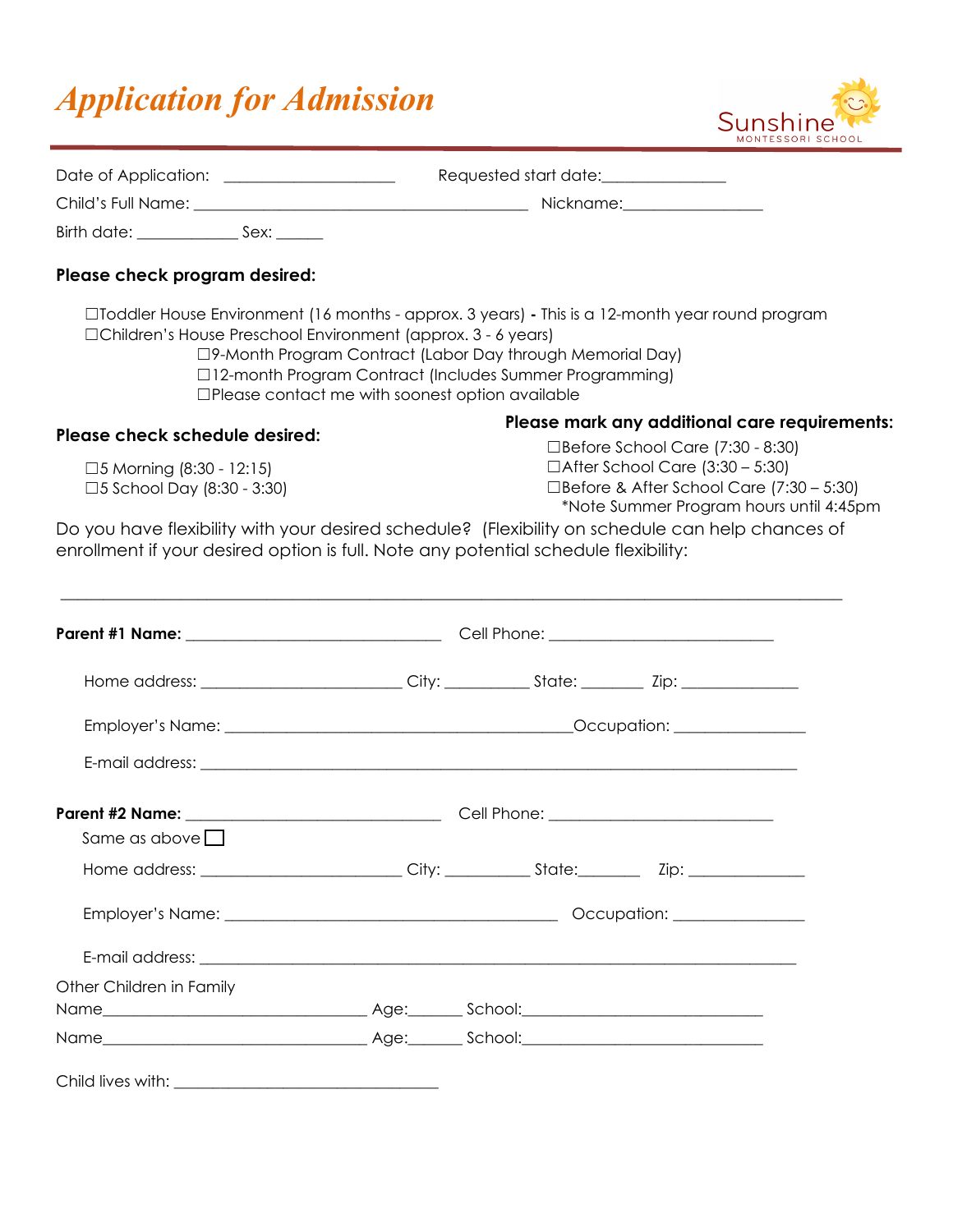Person(s) responsible for tuition: \_\_\_\_\_\_\_\_\_\_\_\_\_\_\_\_\_\_\_\_\_\_\_\_\_\_\_\_\_\_\_\_\_\_\_\_\_\_\_\_\_\_\_\_\_\_\_\_\_\_\_\_\_\_\_\_\_\_\_\_

How did you hear about our program?

| Website Search<br>Passed by                                                                                                                                                                      |
|--------------------------------------------------------------------------------------------------------------------------------------------------------------------------------------------------|
| Word of Mouth/Referral from:<br>Other:                                                                                                                                                           |
| Does your child have any allergies or dietary restrictions?<br>If yes, please explain:                                                                                                           |
| Does your child take a nap during the day? _ The state of the Mong? ___________________                                                                                                          |
| Toilet Training to date: $\Box$ Not Yet Applicable $\Box$ Just Beginning $\Box$ Mostly Toilet Trained $\Box$ Fully Toilet Trained                                                                |
| Does your child have previous Montessori experience? If so, where? ____________________<br>Does                                                                                                  |
| your child have previous childcare experience? ________ If so, where? _____________________________                                                                                              |
| Do you intend to enroll your child at Sunshine for the complete Children's House 3 year program cycle (which<br>for some students includes the "kindergarten" year)? ___________________________ |
| What interests you about a Montessori education for your child?                                                                                                                                  |

How would you describe your child?

What are you looking for in a preschool experience?

Has your child ever received any specialized care or evaluations (medical, physical, developmental, behavioral, emotional) or have an IEP? If so, please describe how we can best support your family?